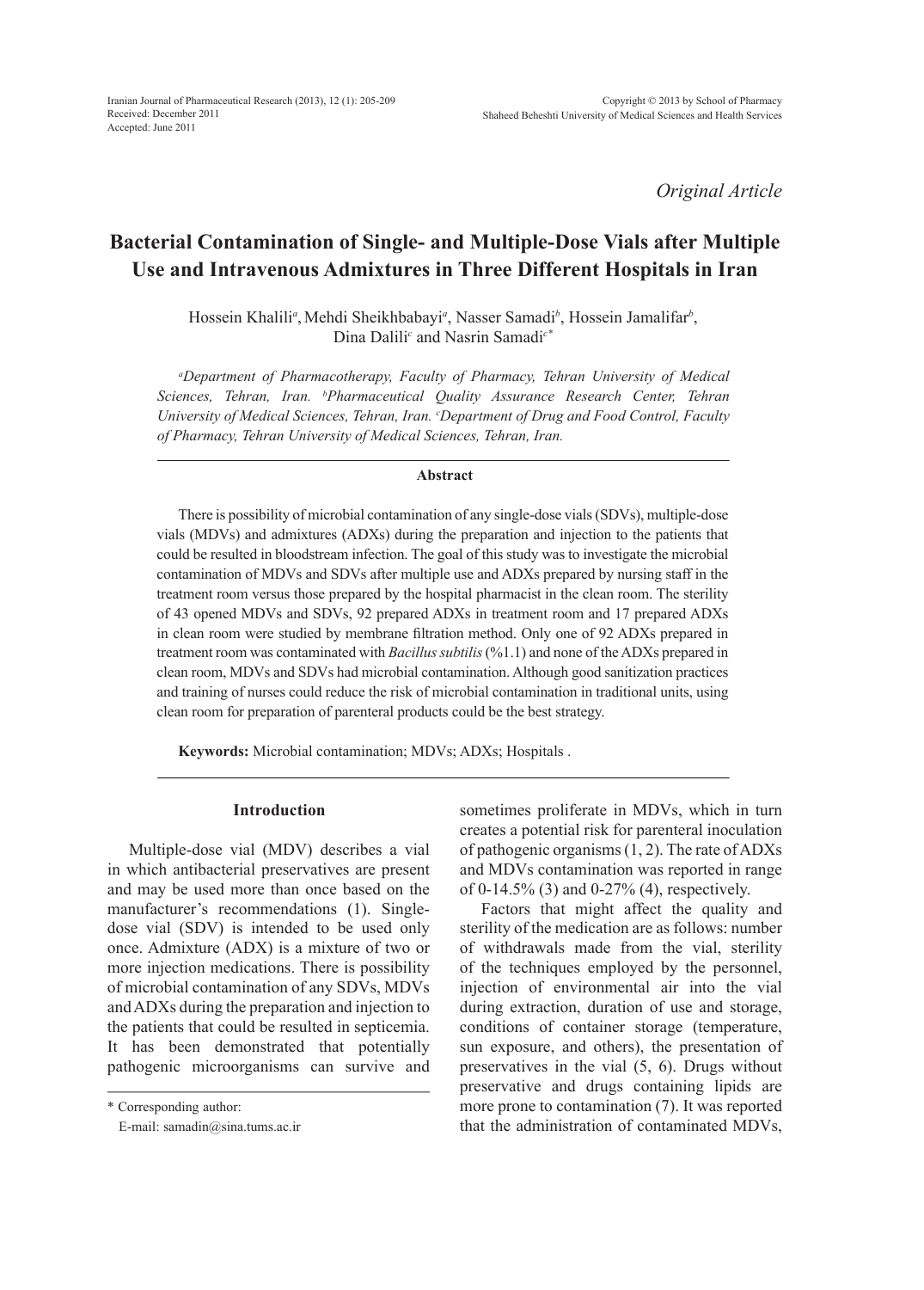| ward/Hospital                        | Sample type <sup>a</sup> | Number of vials |  |
|--------------------------------------|--------------------------|-----------------|--|
| Imam Khomeini/infection ward         | <b>MDV-SDV</b>           | 21              |  |
| Children medical center/surgery ward | <b>MDV-SDV</b>           | 22              |  |
| Shariati hospital/clean room         | <b>ADX</b>               | 17              |  |
| Imam Khomeini /infection ward        | <b>ADX</b>               | 54              |  |
| Children medical centre/surgery ward | <b>ADX</b>               | 38              |  |

**Table 1.** Distribution of the collected vials.

a MDV: multiple-dose vial; SDV: single-dose vial; ADX: admixture.

SDVs and ADXs with *Pseudomonas aeruginosa*, *Enterobacter cloacae*, *Candida albicans* and *Serratia marcescens* were resulted in several cases of bloodstream infection, bacterial meningitides, wound infection and death in the receiving patients (8-11). Therefore, the aim of this study was to investigate the magnitude and pattern of microbial contamination of MDVs and SDVs after multiple uses in three different hospitals in Tehran as well as ADXs prepared in the treatment room by nursing staff versus those prepared by the hospital pharmacist in the clean room.

### **Experimental**

## *Sample collection*

Without prior warning, opened vials of MDVs and SDVs that were kept for reuse in the wards and ADXs prepared in the treatment room by nursing staff or those prepared by the hospital pharmacist in the clean room were collected and the related information such as the drug type, production date, expiration date, first day of vial›s opening, labeling of vials and storage conditions were recorded. Characteristics of samples were shown in Tables 1 and 2. Samples were transferred to the microbiology laboratory and analysis was started immediately. Prior to sampling, the vials were shaken vigorously and the gums were swabbed with70% ethyl alcohol.

#### *Microbiological diagnosis tests*

*Sterility testing of vials by using membrane filtration*

In order to increase the probability of microbial contamination detection of vials or ADXs, the total volume of remaining solutions were used. The culture media used in sterility tests were complied with the requirements of the growth promotion test of aerobes, anaerobes and fungi (12). Sterility test was performed following the method described by the United States Pharmacopeia (USP) (12) by using sterile membrane filter units (Millipore, USA) and 0.45 µm membranes with a diameter of approximately 47 mm. The remaining volume of each vial was divided in two parts and aseptically transferred directly into two separate membrane filter funnels. Then, each filter was washed with 100 mL of sterile saline to eliminate carryovers on the filter. The membranes were removed aseptically from the holders and immersed in 100 mL of CASO broth (Merck Co.) and Thioglycollate medium (Merck Co.) which were incubated at 25  $\pm$  2.5 and 35  $\pm$  2.5°C, respectively for at least 14 days. The vessels were visually inspected at 24-h intervals for the evidence of microbial growth. If microbial growth was found, the contaminant was purified and identified by Gram-staining, using suitable culture media and biochemical tests (13, 14).

### *Microbial analysis of critical points*

Quantitative analysis of some critical points in the treatment rooms was performed by fingerprint method (nurse's hand), swab technique (table of treatment room) and air sampling by S.T.A Biological Air Sampler (STA**-**303, New Brunswick Scientific) using CASO agar plates. The viable microbial counts were determined after 72 h of incubating the plates at  $35 \pm 2.5$ °C.

#### **Results and Discussion**

#### *Sterility testing of vials*

The results of sterility testing of 43 vials (MDVs and SDVs) and 92 ADXs prepared in traditional treatment rooms and 17 ADXs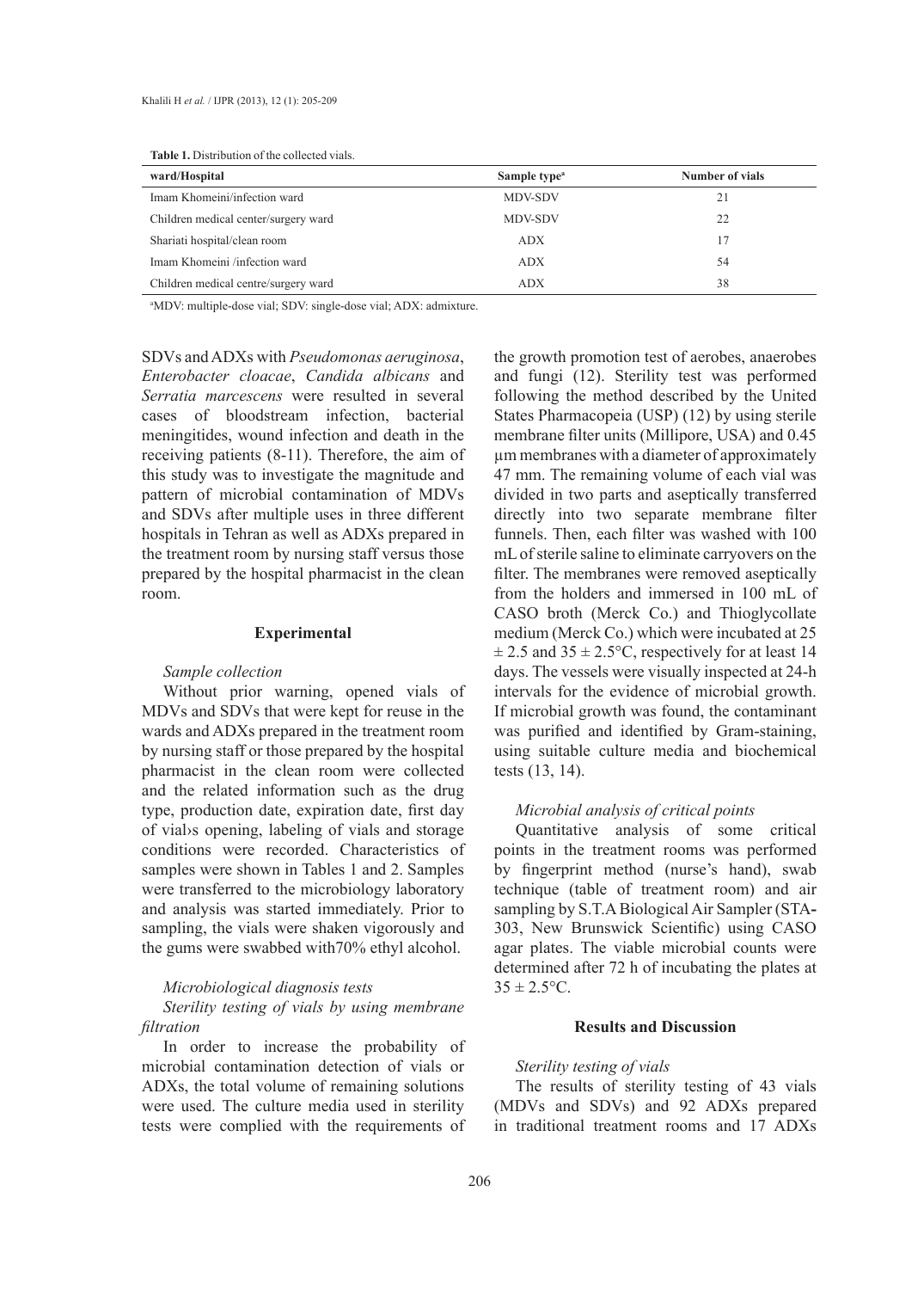| <b>Sample</b>                    | <b>Number</b>  | Time in use    |                  |                |                |
|----------------------------------|----------------|----------------|------------------|----------------|----------------|
|                                  |                | $< 1$ day      | $1-3$ days       | $>$ 3 days     | not known      |
| <b>MDVs</b>                      |                |                |                  |                |                |
| Lidocaine 2%                     | $\mathbf{2}$   | $\mathbf{0}$   | $\overline{0}$   | $\mathbf{0}$   | $\sqrt{2}$     |
| <b>Insulin NPH</b>               | $\mathbf{1}$   | $\overline{0}$ | $\mathbf{0}$     | $\mathbf{0}$   | $\mathbf{1}$   |
| <b>SDVs</b>                      |                |                |                  |                |                |
| <b>KCl 15%</b>                   | 10             | $\mathbf{1}$   | $\overline{c}$   | $\mathbf{1}$   | 6              |
| MgSO4 20%                        | $\overline{4}$ | $\overline{0}$ | 1                | $\mathbf{0}$   | 3              |
| MgSO4 50%                        | 6              | $\mathbf{1}$   | $\boldsymbol{0}$ | $\overline{2}$ | 3              |
| <b>NaCl 0.9%</b>                 | 3              | $\Omega$       | $\theta$         | $\theta$       | 3              |
| <b>NaCl 5%</b>                   | $\overline{2}$ | 1              | $\boldsymbol{0}$ | $\mathbf{0}$   | 1              |
| NaCl 0.45%                       | 1              | $\overline{0}$ | $\boldsymbol{0}$ | $\overline{0}$ | 1              |
| Phenytoin 250 mg/ 5 mL           | $\mathbf{1}$   | $\Omega$       | 1                | $\theta$       | $\theta$       |
| <b>Acyclovir 250mg</b>           | 1              | $\Omega$       | 1                | $\theta$       | $\overline{0}$ |
| Methylprednisolone 500 mg/ 10 mL | 1              | $\overline{0}$ | 1                | $\mathbf{0}$   | $\overline{0}$ |
| Co-trimoxazole 480 mg/ 5 mL      | 1              | $\overline{0}$ | 1                | $\mathbf{0}$   | $\overline{0}$ |
| N-acetylcysteine                 | $\mathbf{1}$   | $\overline{0}$ | 1                | $\mathbf{0}$   | $\overline{0}$ |
| Dextrose 50%                     | 4              | $\mathbf{1}$   | 2                | $\theta$       | 1              |
| Amino acid10%                    | 3              | $\Omega$       | $\overline{2}$   | $\theta$       | $\mathbf{1}$   |
| Calcium gluconate10%             | 2              | 1              | $\boldsymbol{0}$ | $\overline{0}$ | $\mathbf{1}$   |
| <b>ADXs</b>                      |                |                |                  |                |                |
| Dextrose 5%                      | 45             | $NA^b$         | NA               | NA             | NA             |
| Dextrose 10%                     | 7              | NA             | NA               | NA             | NA             |
| <b>NaCl 0.9%</b>                 | 27             | NA             | NA               | NA             | NA             |
| NaCl 0.45%                       | 19             | NA             | NA               | NA             | NA             |
| Dextrose 5%, NaCl 0.9%           | 8              | NA             | NA               | NA             | NA             |
| Dextrose 0.33%, NaCl 0.3%        | 3              | NA             | NA               | NA             | NA             |

**Table 2.** Characteristics of the collected vials<sup>a</sup>.

aMDV: multiple dose vial; SDV: single dose vial; ADX: admixture.

bNA: not applicable; ADXs were used at the time of preparation.

prepared in clean room showed that only one of 92 ADXs prepared in the treatment room (1 L NaCl 0.45% plus 10 mL KCl 15% and 2.5 mL MgSO<sup>4</sup> ) was contaminated with *Bacillus subtilis*  and none of the samples prepared in clean room had microbial contamination.

At time of collecting samples, only 20/43 of MDVs and SDVs (46.5%) had the date of first day of vial's opening; 5 vials were opened less than 1 day, 12 were opened between 1 to 3 days and 12 vials were opened beyond 3 days.

#### *Investigation of critical points*

The total microbial count and identified bacteria from the nurse's hand, surfaces and air of treatment rooms are shown in Table 3. The total microbial count of different examined parts were in the range of 4-13 CFU/nurse's hand, 3-10 CFU/400 cm2 of treatment surface and 9-12 CFU/m3 of the treatment air.

ADX solutions were prepared routinely for injection to the patients by the nurse in the treatment room. This room had no standard conditions such as laminar airflow (LAF) hood, air filter and special clothes. Therefore, importance of environmental health such as use of a clean room has been emphasized in order to prepare sterile ADXs in hospitals (15). In accordance with the recommendation of CDC, when standard aseptic methods are used for preparing and keeping of ADXs, these solutions can be kept in the refrigerator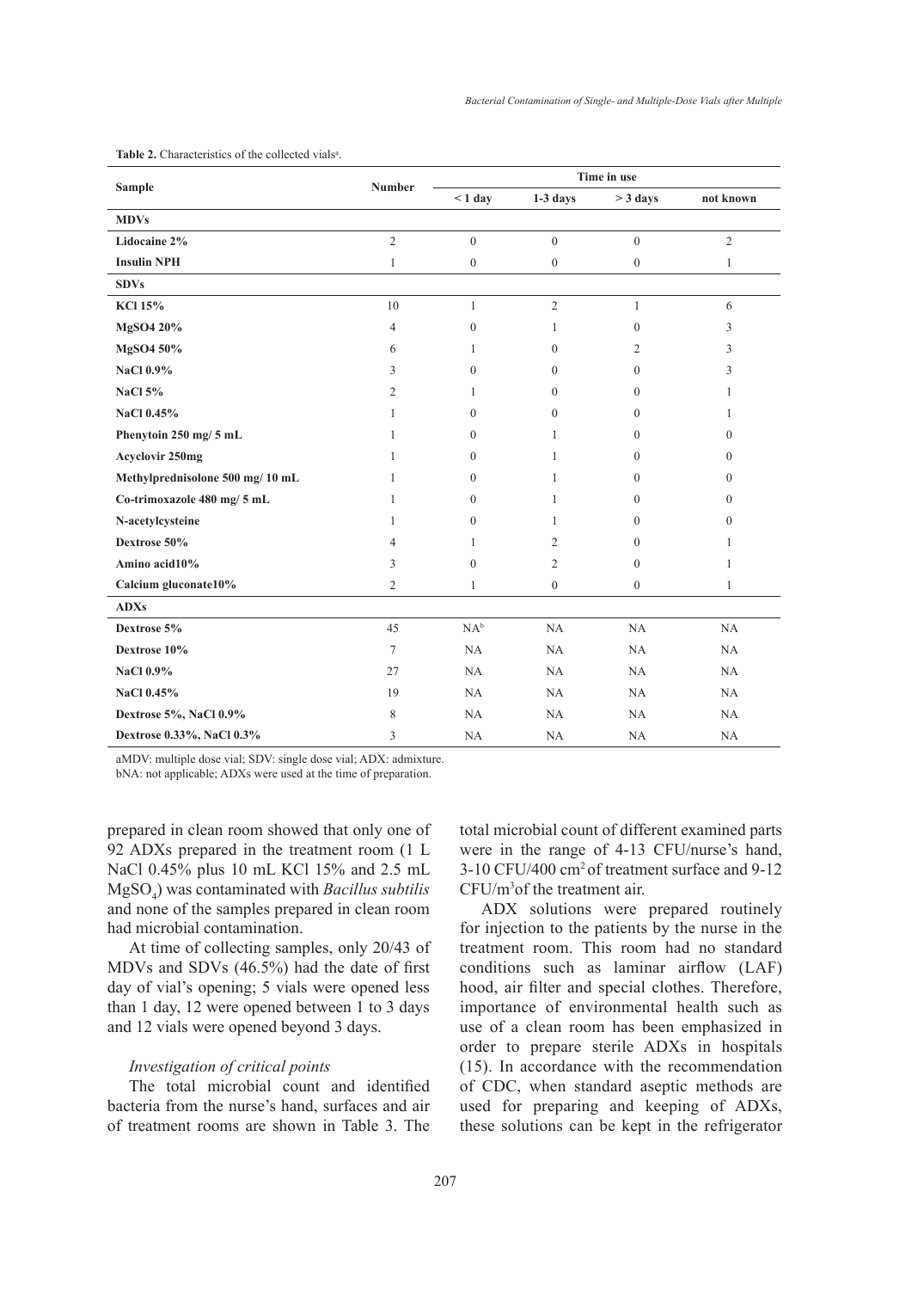| <b>Microbial count</b>     | <b>Source</b>        | <b>Hospital</b>         |  |
|----------------------------|----------------------|-------------------------|--|
| 13 CFU/5 fingers           | Fingers of the nurse | Children medical center |  |
| 4 CFU/5 fingers            | Fingers of the nurse | Imam Khomeini hospital  |  |
| 10 CFU/400 cm <sup>2</sup> | Table surface        | Children medical center |  |
| $9$ CFU/ $m3$              | Air                  | Children medical center |  |
| $12$ CFU/ $m3$             | Air                  | Imam Khomeini hospital  |  |
| 3 CFU/400 cm <sup>2</sup>  | Table surface        | Imam Khomeini hospital  |  |

for one week (16). It was reported that the administration of contaminated MDVs, SDVs and ADXs with *Pseudomonas aeruginosa*, *Enterobacter cloacae*, *Candida albicans* and *Serratia marcescens* resulted in several cases of septicemia, bacterial meningitides, wound infection and death in receiving patients (8- 11). A study comparing the contamination of ADXs prepared under LAF hood with ADXs prepared by the nurse in nursing unit showed higher contamination rate in ward  $(10.9\%)$ in comparison with ADX prepared under LAF hood  $(5.5\%)$  (17). The rate of ADXs contamination was reported in range of 0-14.5% (3) and contamination of MDVs was reported between 0 and 27% (4).

In our study, none of all 43 opened MDVs and SDVs which were kept for multiple uses in the wards were culture-positive. The low microbial contamination of nurse's hand, air and surfaces of the treatment room indicated that sanitation practices have been well established in the hospital wards and may be a reason for the low contamination rate of MDVs, SDVs and ADXs prepared in treatment rooms. Our results showed that although traditionally prepared ADXs in treatment room have low contamination rate (1.1%), they have higher contamination in comparison with ADX prepared in clean room (0%). It was demonstrated that the overall sterility assurance level for asepticallyproduced products in class A controlled environment such as LAF hood is  $10^{-3}$  (18). To reduce the risk of IV administration-related infections, attention to aseptic techniques such as disinfection of nurse's hands and gums of the vials, the number of withdrawals made from the vial, injection of environmental air into the vial during the extraction, duration of use and storage, conditions of the container storage and the presentation of preservatives in the vial should be considered (5, 6). However, using clean room environment for preparation of ADXs could be the best strategy to reduce the contamination rate of ADX solutions.

#### **Acknowledgment**

The authors would like to thank the financial support of Tehran University of Medical Sciences Research Council (grant number: 9734-33-04- 88).

#### **References**

- (1) Dade J, Wilcox M and Kay L. Hazards of multiple use of pharmaceutical solutions. *Lancet*. (2000) 356: 1684- 85.
- (2) Nakashima AK, Highsmith AK and Martone WJ. Survival of *Serratia marcescens* in benzalkonium chloride and in multiple-dose medication vials: relationship to epidemic septic arthritis. *J. Clin. Microb.* (1987) 25: 1019-21.
- (3) Thomas M, Sanborn MD and Couldry R. IV admixture contamination rates: traditional practice site versus a class 1000 clean room. *Am. J. Health-Syst. Pharm.* (2005) 62: 2386-92.
- Longfield RN, Smith LP, Longfield JN, Coberly J and (4) Cruess D. Multiple-dose vials: persistence of bacterial contaminants and infection control implications. *Infect. Control.* (1985) 6: 194-99.
- Plott RT, Wagner RF Jr and Tyring SK. Iatrogenic (5) contamination of multidose vials in simulated use: a reassessment of current patient injection technique. *Arch. Dermatol.* (1990) 126: 1441-44.
- (6) Stolar MH. Multiple-dose vials. Am. J. Hosp. Pharm. (1980) 37: 185-90.
- (7) Mattner F and Gastmeier P. Bacterial contamination of multiple-dose vials: a prevalence study. *Am. J. Infect. Control.* (2004) 32: 12-16.
- (8) Archibald LK, Ramos M, Arduino MJ, Aguero SM, Deseda C, Banerjee S and Jarvis WR. *Enterobacter cloacae* and *Pseudomonas aeruginosa* polymicrobial bloodstream infections traced to extrinsic contamination of a dextrose multidose vial. *J. Pediatr.*